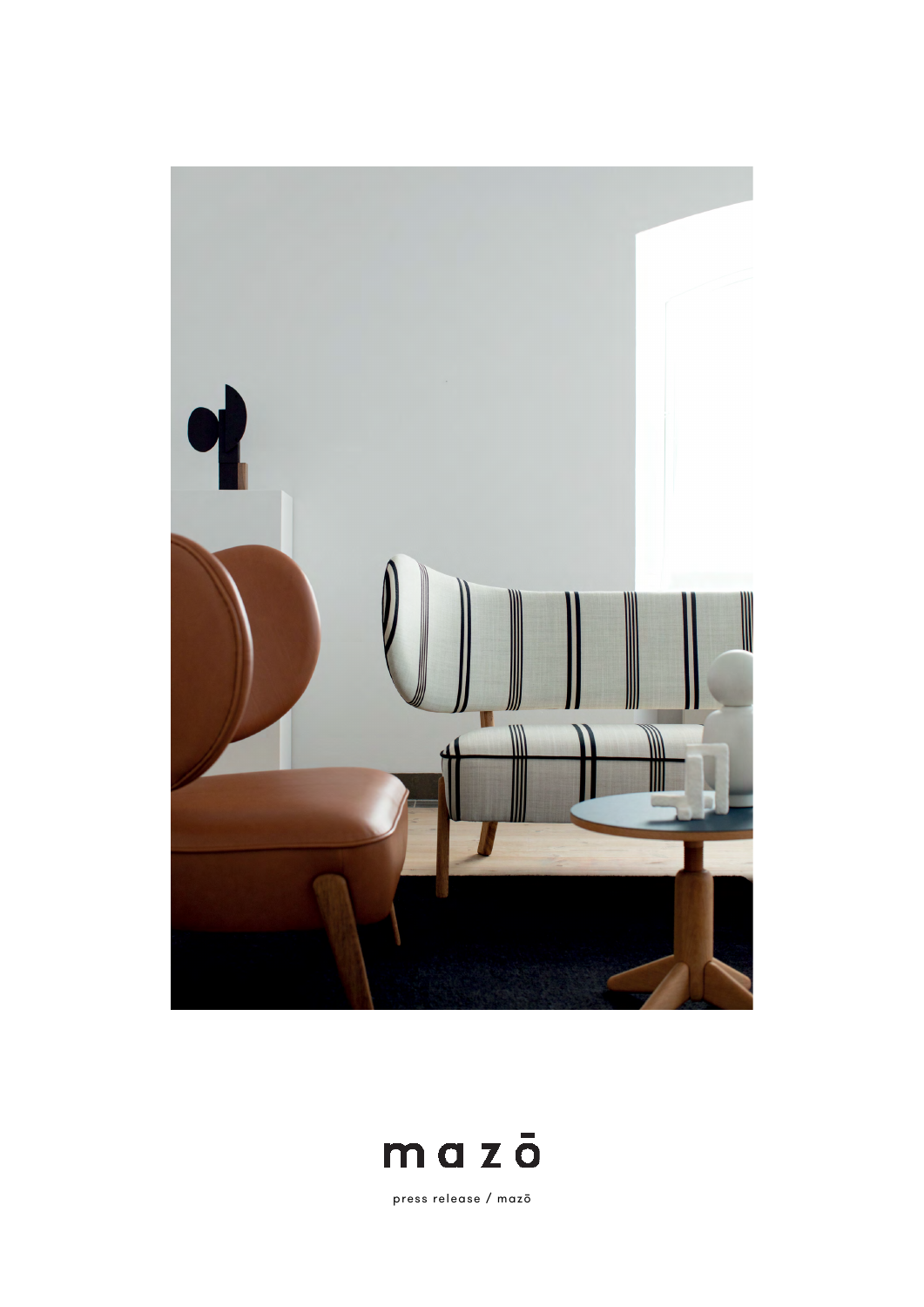## mazō launches iconic designs that embodies a new midcentery functionalism

The design brand mazō's contribution to new and coming generation is a mixed collection of hidden gems by one of the renowned Danish architects of the Golden Age and new designs by accomplished designers.

## November 2020

Mazō is rooted in a full spectrum of functionalism: With roots in Scandinavian tradition, a love of the simplicity of the Bauhaus era, and a reminiscence of Japanese culture. Mazō aim to provide people of this century the opportunity to choose furniture with long lasting design. "It is important for us that the products we launch are relevant 50 years from now. Just as foresighted and before his time, as my grand-father was, when he drew the sketches for our WNG Chair, it is equally important that all our designs will last for many years and stays relevant for future generations" , says Magnus Stephensen, CEO at Mazō and also the grandchild of Magnus Læssøe Stephensen.

## The Danish Architect

Today, mazō has the exclusive rights to re-launch and manufacture the back catalogue of Danish architect and furniture designer Magnus Læssøe Stephensen (1903-1984). He was a multi talent, an Architect who also designed furniture, cutlery etc. and for established brands as Fritz Hansen and Kay

Bojesen. To his contemporaries he was known for his particular style: a warm functionalism with references to both Bauhaus and Japanese arts and crafts. He had a flair for the ancient Japanese style and take on simplicity which he combined with Nordic materials.

His relentless versions and variations of design found their way into many homes, where they have survived for decades. Others as part of the permanent exhibition on MOMA in NY and at the Workers Museum in Denmark. Like his fellow colleagues of "The Golden Age" of Danish design some now show up as collectors' items in auctions across Europe, the US and Japan. Others has been out of sight or long gone until Mazō now takes up the mantle and reintroduce them.

## Continuation of a Midcentury design idiom

Mazō also partners with new and skilled designers, with products that have all sprung out of a desire to provide people with aesthetic designs made for living and through craftsman-ship will raise the